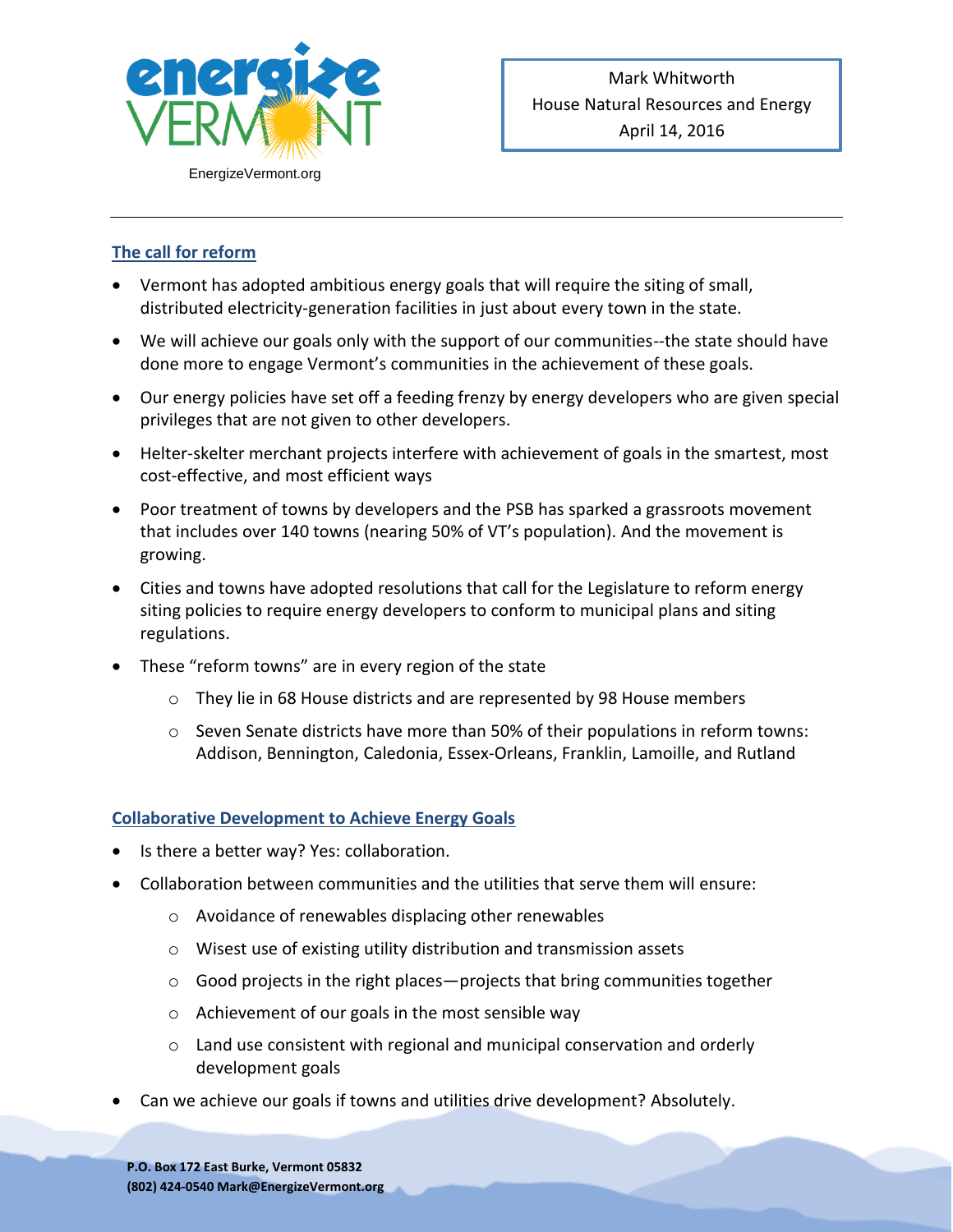

- Newark's Collaborative Energy Development Resolution
	- o Pledges town to work with the utilities that serve it to:
		- **determine how much generation would be appropriate in the town,**
		- design projects that could help meet state goals and improve reliability,
		- **EXEDENT** identify locations agreeable to landowners, the utilities, and the town,
		- facilitate project development by reputable developers, and
		- define projects that can help utilities meet the energy transformation goals that were established under Act 56
	- o Asks utilities to help discourage projects that aren't the result of collaboration

Attachments: Town of Newark Collaborative Energy Development Resolution Christine Hallquist on proper siting of generation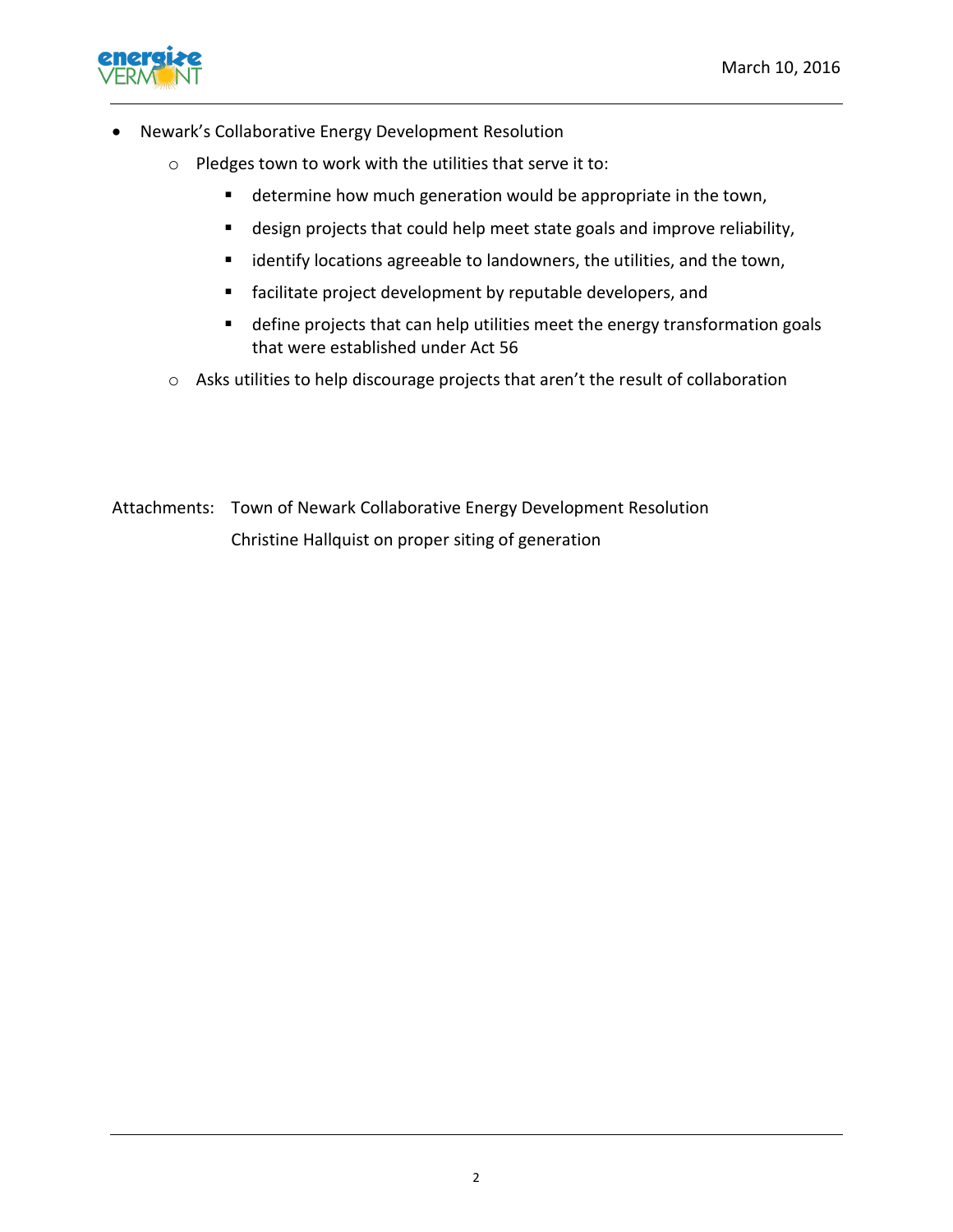

## **Town of Newark Collaborative Energy Development Resolution**

The Town of Newark pledges to collaborate with the utilities that serve it in order to help them meet their state-mandated energy goals in a manner that serves both the utilities and the town.

In particular, the Town of Newark will work with its utilities to:

- determine how much electricity generation would be appropriate in the town,
- design projects that could help meet state goals and improve reliability,
- identify locations agreeable to landowners, the utilities, and the town,
- facilitate project development by reputable developers, and
- define projects that can help utilities meet the energy transformation goals that were established under Act 56

In addition, Newark requests the utilities that serve it to:

- help to oppose projects proposed for Newark (and other towns) which are not the result of a collaborative process involving the town and
- refuse to purchase power, whenever possible, from projects that have not been the result of a collaborative process involving the host municipality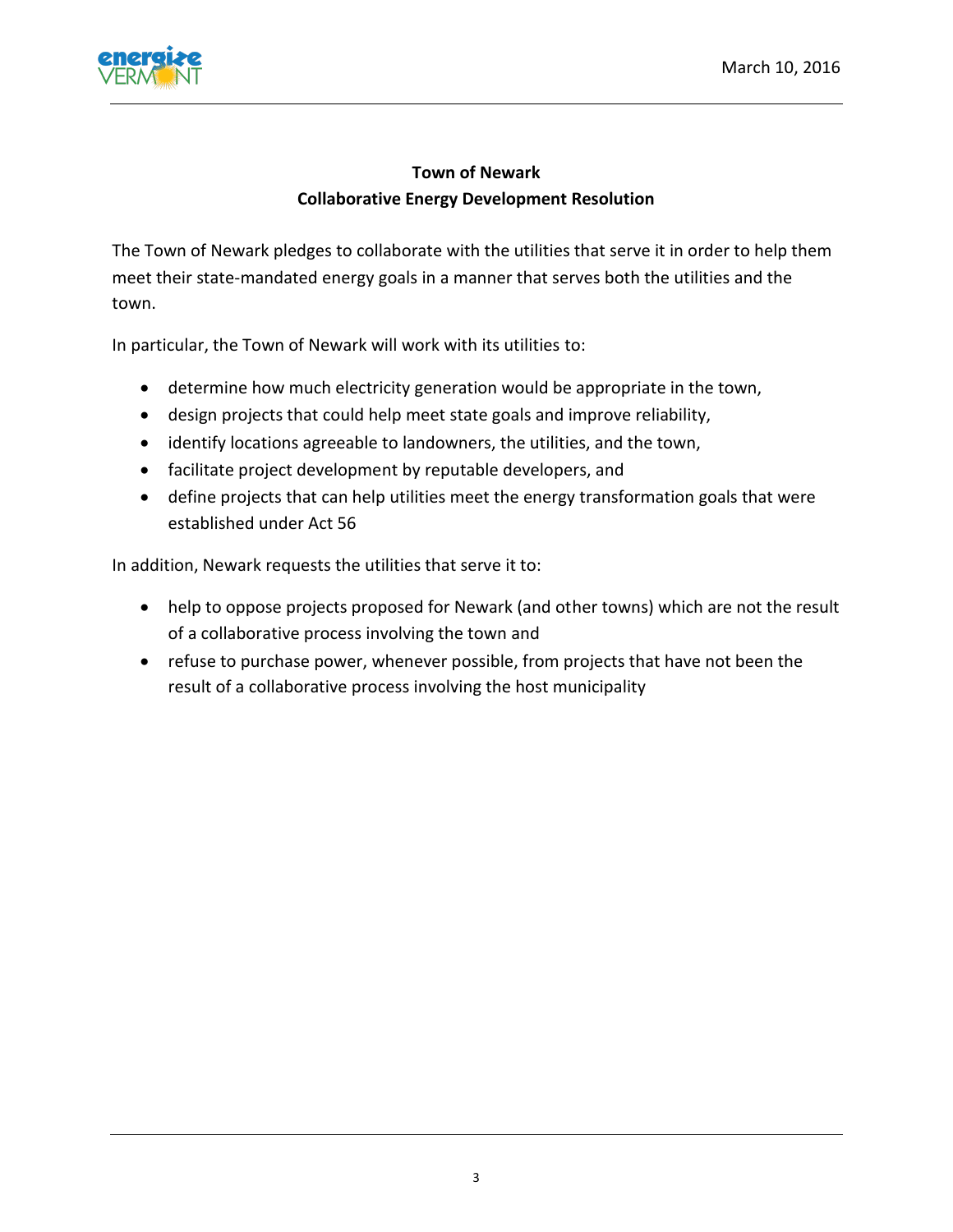



**When Considering Distributed Generation, It's Location, Location, Location!** Christine Hallquist, CEO Vermont Electric Cooperative

"Generation in the right place is helpful; generation in the wrong place is hurtful." This is what we have been saying at VEC since 2012. With the rapid deployment of distributed generation over the past two years and the entry of largescale solar to Vermont, this basic tenet is more important than ever.

The rule for generation is "use it or move it." Either there needs to be existing demand (ie "load") close to the generation, or sufficient transmission capacity to move the power to places where there is load. This year, VELCO, Vermont's transmission authority, did a study of the state of Vermont to determine where generation could be sited and concluded that most of the VEC system outside of Grand Isle and Chittenden Counties does not have capacity for additional generation without costly transmission upgrades.

Developers ran into these same constraints with the Seneca Mountain wind project in 2013 in the town of Newark. They erected measurement towers to evaluate the potential for a 20-turbine wind development. One year later, the developers decided not to pursue the project due to the high cost of upgrading the electrical system to get the power out of this sparsely populated area of the Northeast Kingdom.

Recently, a developer proposed five large-scale solar projects, which would consume at least 120 acres each; three of the proposed projects are in VEC's service territory. These projects are being proposed under federal laws that were established at a time when no one foresaw the distributed generation revolution that is occurring today.

These large projects are a good example of how important location is when evaluating the impact of distributed generation to the grid. As the VELCO study found, the northern section of VEC's service territory is completely full in terms of the amount of generation it can handle without major transmission upgrades. All of the Hydro Quebec power that Vermont uses has to flow through these wires, along with the Kingdom Community, Georgia, and Sheffield wind projects. Additional generation in these areas would mean that other renewable generation would need to be scaled back during peak generation times, as there simply is not enough load to consume all the power. This is not an outcome many would want—hundreds of acres of land being used for solar panels with no corresponding increase in the amount of renewable power on the grid.

The great opportunity for Vermont is to put the generation where the load is. For VEC, this is in the western part of the VEC service territory from Chittenden County south. VEC has seen some significant benefits from strategically located, smaller-scale renewable projects. These projects